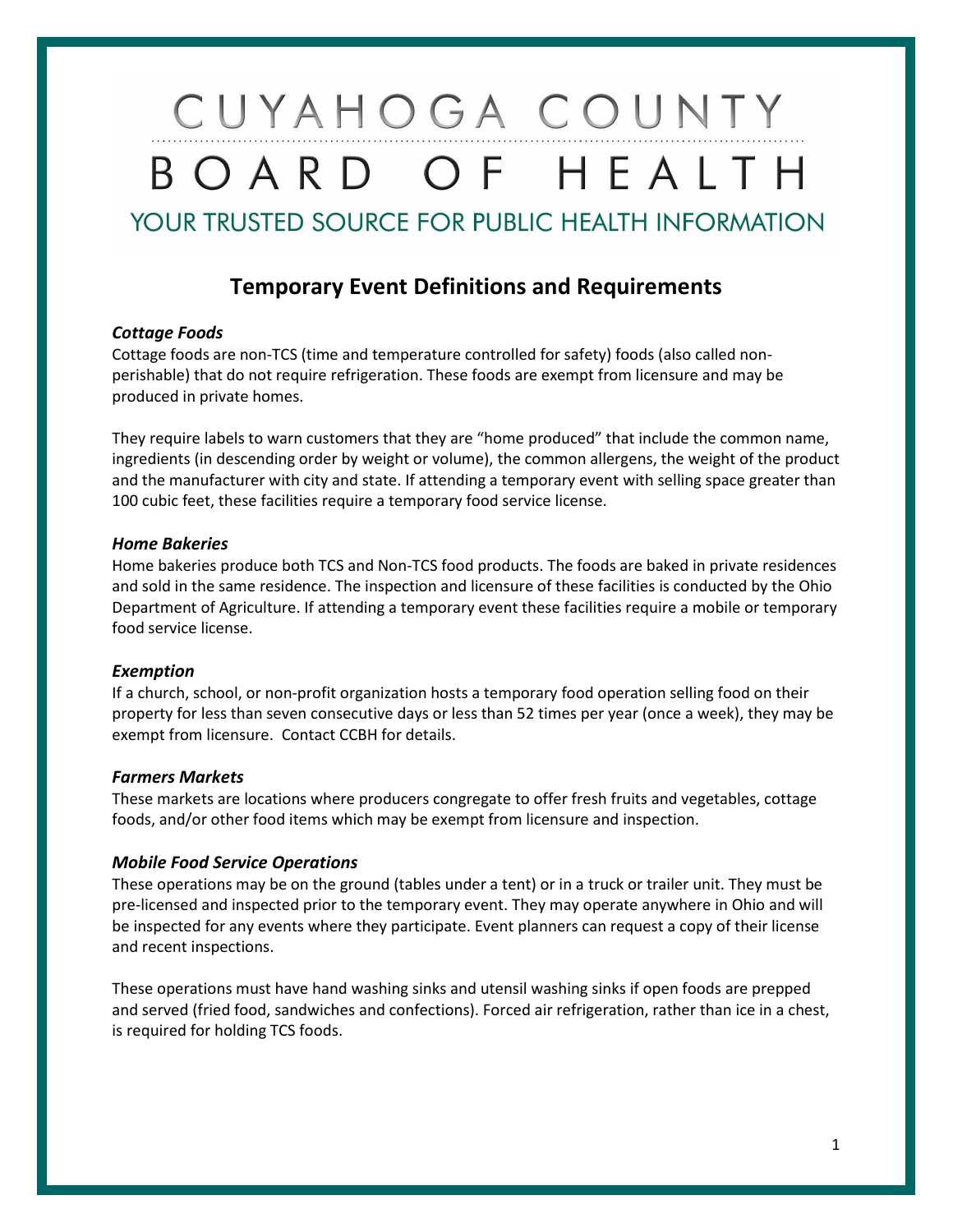#### *Temporary Food Service Operations*

These food operations are licensed for each event for up to 5 consecutive days and must be applied for 10 days prior to the event. Individual owners/operators may take out up to 10 temporary food service licenses per event. Each booth at each event will be inspected on the first day of the event.

The fee for these booths is \$70 per day and \$35 per day for non-profits. Hand washing and utensil washing are required if open food and utensils are sold, but permanent sinks are not required. For example, a thermos of warm soapy water with a catch bucket can be used for hand washing with paper towels and a trash can. Dry ice or ice cubes may be used for cold holding food at or below 41<sup>o</sup>F.

#### *Trash*

Trash must be maintained and disposed of in a sanitary manner to deter pests and prevent nuisances. Run-off from trash containers must be contained to protect ground water.

#### *Backflow Prevention*

Any hoses connected to a water spigot must be protected with a backflow prevention device (check valve) to prevent water in the hose from siphoning backwards and contaminating the potable (safe for drinking) water supply.

#### *Animal Venue*

An animal venue is a petting zoo, animal ride, animal showcase or other animal entertainment at a temporary event (wrestle the bear, pet the monkey, etc.). These booths, rides or displays must be licensed at least one week prior to the event and inspected during the event. Considerations for hand washing, animal health, safe harborage, sanitary disposal of animal waste are just a few of the requirements designed to keep patrons safe.

#### *Mass Gatherings*

A mass gathering is a temporary event defined as 50 or more people gathered for two or more hours. These events must have an adequate number of trash receptacles, toilets and hand sinks to prevent nuisances.

#### *Temporary Park Camp*

A temporary park camp is defined as five or more trailers or sleeping quarters on a tract of land for up to seven days at a temporary event. Applications for temporary park camps must be submitted at least 15 days prior to the event and require licensing and inspection. Spacing, trash removal, waste water containment and clean water backflow prevention are among considerations.

#### *Food Protection*

- All TCS foods shall be maintained at 41°F or below and 135°F or above after cooking to required temperatures
- Mechanical refrigeration is mandatory for overnight storage of TCS foods
- Frozen foods are to be thawed in a refrigerator or as part of the cooking process, *not at ambient temperature*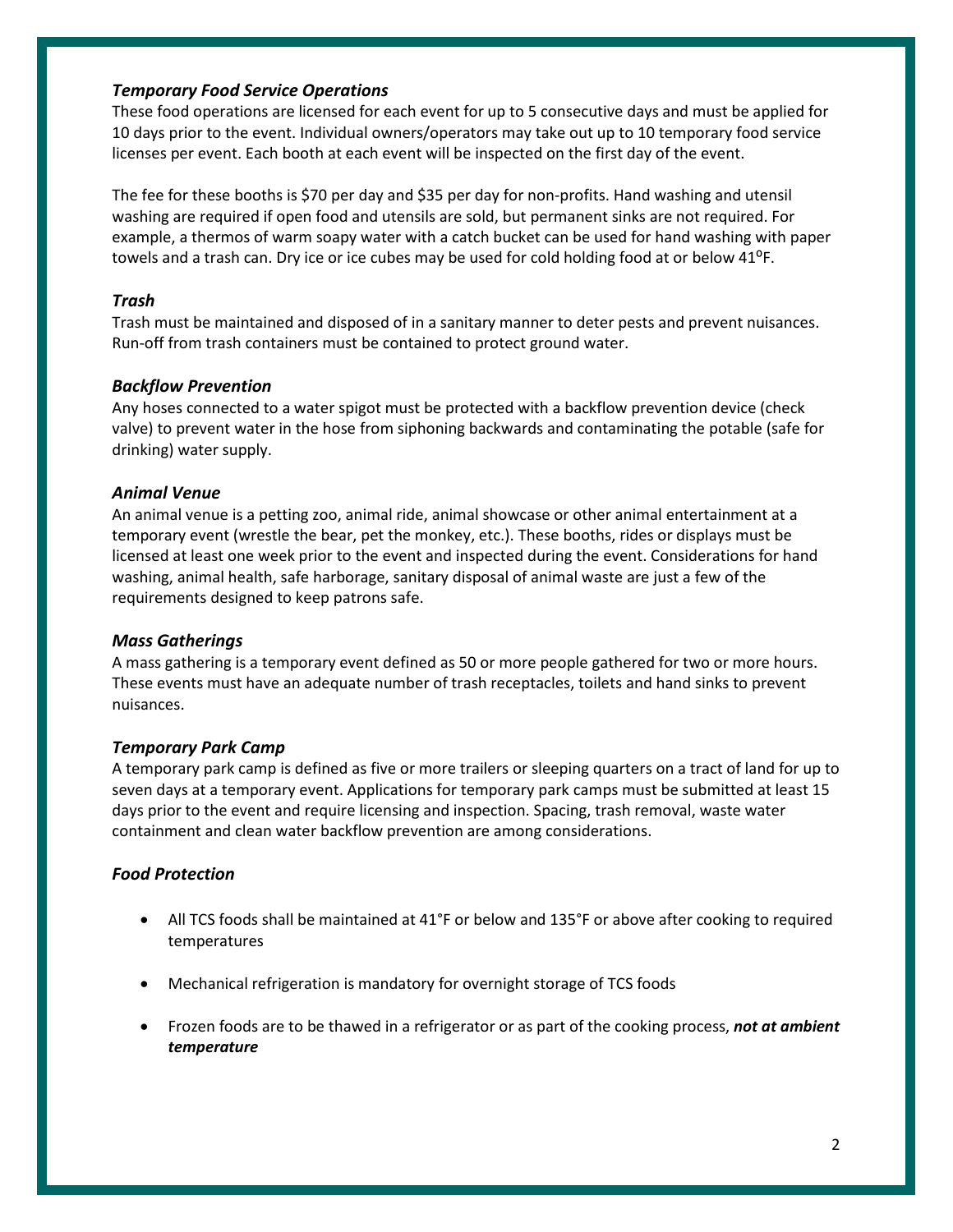- Foods must be protected covers or an approved type of food shield for open or exposed food display must be provided
- Food and food containers shall be stored a minimum of six inches above the floor or ground
- Utensils, non-latex gloves for the transfer, preparing and/or serving of foods shall be provided
- Provide and use a probe thermometer to verify proper cooking and holding temperatures
- Strict handwashing and personal hygiene practices are essential
- Hair must be covered including facial hair

#### *Equipment, Utensils and Supplies*

Depending on the types of foods served and the methods of transport, preparation and hot-cold holding used by the operator, all or some of these items are needed:

#### **Hand Washing Facilities**

Method will be approved by CCBH based on food type and preparation during the review of the temporary food license application

#### **Three-compartment sink**

Can use an equivalent such as a three-bucket system for wash, rinse, and sanitizing utensils

#### **Sanitizer with test strips**

Chlorine (unscented bleach 5.25% concentration), quaternary ammonium, or iodine

#### **Probe thermometer**

**I**f handling TCS foods, thermometers must have availability to measure temperatures at 0-220°F

#### **Cold and hot holding equipment**

Coolers, grills, etc.

**Utensils, disposable non-latex gloves, hair restraints (baseball hats, hair net, snood)**

#### *Structural Requirements*

If it is determined by CCBH that floor, walls or ceilings are necessary, the materials used must be smooth, impermeable and easy to clean.

#### *Support Facilities*

Water is to be provided from an approved source only.

All water hoses should meet "**NSF/ANSI STANDARD 61**" or equivalent for drinking water components. They are rated for potable water use, are usually white in color, are made of higher grade PVC and meet all food-grade requirements. Most RV centers and home improvement stores carry them, as well as plumbing supply companies. Hardware stores may be able to special order them.

Water lines and hoses used to convey water to food booths, sanitary facilities and drinking water fountains must be effectively flushed & disinfected prior to use.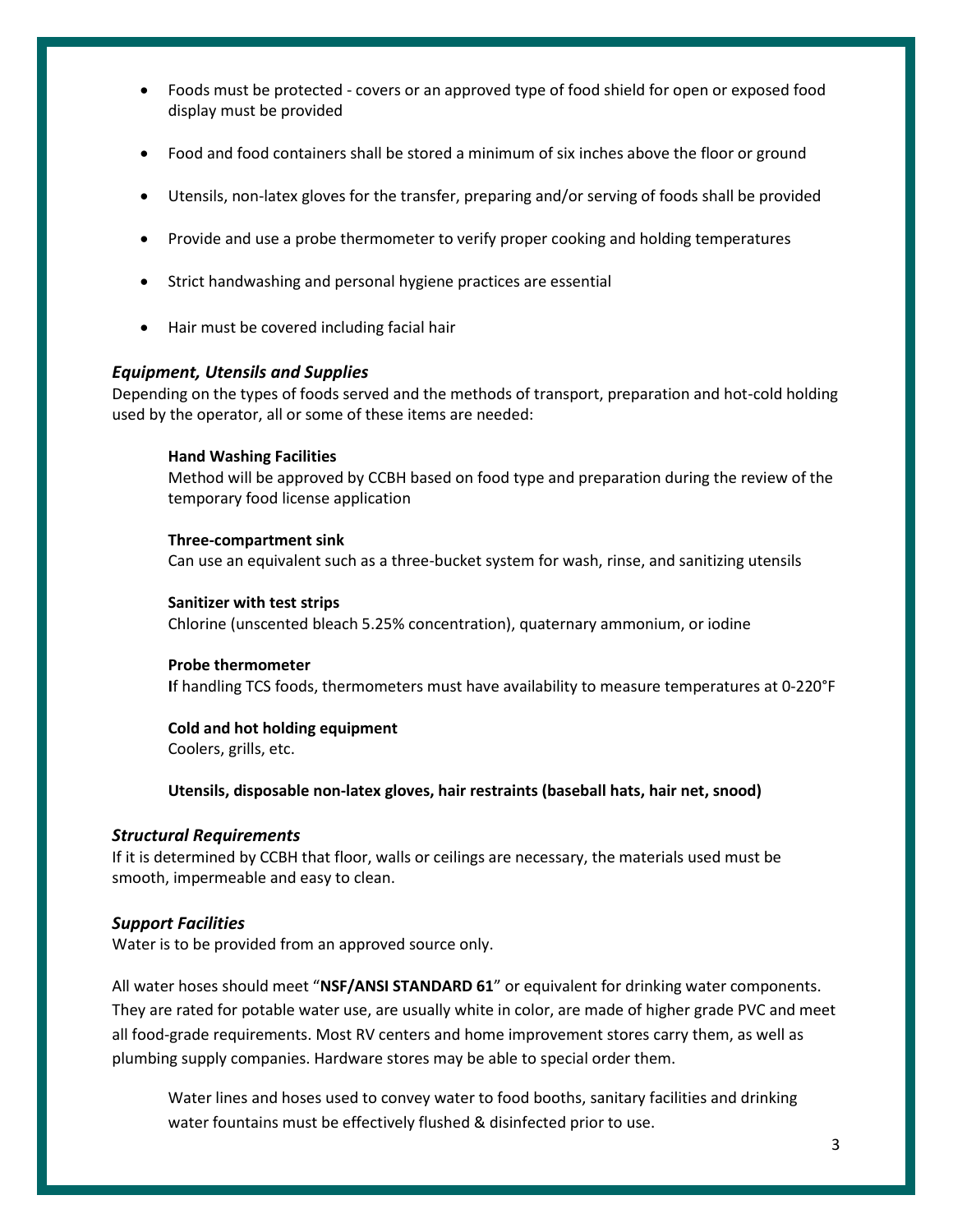#### **Backflow Prevention**

Any hoses connected to a water spigot shall be protected with a backflow prevention device (check valve) to prevent water in the hose from siphoning backwards and contaminating the potable water supply.

#### *Waste Water*

Sewage and grey water (from hand washing or showers) must be contained and properly disposed of in a sanitary sewer to prevent ground water contamination*. This water must not be discharged onto the ground or into a storm sewer.*

- Adequate sewage-waste water disposal site(s).
- Portable toilet facilities, hand sinks, and garbage/refuse disposal are required. Table 1 provides guidelines on the amount of toilets and sinks

#### **Table 1. Toilet facilities for Special Events**

The following are the recommended minimum numbers of toilet facilities and hand washing stations for an event that will last longer than three hours and where food and beverages are available. If an event is to be for less than three hours, then the number of toilets can be reduced by 25%.

| <b>ATTENDANCE</b>                                                                                   | <b>TOILETS</b>                  | <b>HAND WASHING STATIONS</b>         |
|-----------------------------------------------------------------------------------------------------|---------------------------------|--------------------------------------|
| $1 - 50$                                                                                            | $\mathfrak{p}$                  | $\overline{2}$                       |
| $51 - 100$                                                                                          | 4                               | $\overline{2}$                       |
| 101 - 200                                                                                           | 6                               | $\overline{2}$                       |
| $201 - 300$                                                                                         | 8                               | 2                                    |
| $301 - 400$                                                                                         | 10                              | $\overline{2}$                       |
| $401 - 500$                                                                                         | 12                              | 3                                    |
| $501 - 600$                                                                                         | 14                              | 3                                    |
| $601 - 700$                                                                                         | 16                              | 3                                    |
| $701 - 800$                                                                                         | 18                              | 3                                    |
| $801 - 900$                                                                                         | 20                              | 3                                    |
| $901 - 1000$                                                                                        | 22                              | 4                                    |
| More than 1000                                                                                      | One additional toilet for every | Note: A minimum of two (2) hand      |
|                                                                                                     | 100 for a function lasting >    | washing basins are required. One     |
|                                                                                                     | than three hours, or,           | additional hand washing station is   |
|                                                                                                     | One additional toilet for every | required for every ten (10) toilets. |
|                                                                                                     | 200 for a function lasting <    |                                      |
|                                                                                                     | than 3 hours                    |                                      |
| NOTE: this number includes both permanent and temporary/portable toilets.                           |                                 |                                      |
| NOTE: A minimum of one handicap-equipped toilet facility must be provided, with at least one        |                                 |                                      |
| additional handicap-equipped toilet for every 10 regular toilets required.                          |                                 |                                      |
| After the minimum of two hand washing stations are provided, one additional station is required for |                                 |                                      |
| every 10 toilets. One handicap-equipped toilet must be provided at all sites, with one handicap-    |                                 |                                      |

equipped toilet for every 1,000 people thereafter.

**Source:** FEMA "Special Events Contingency Planning" Toilets, Page 39